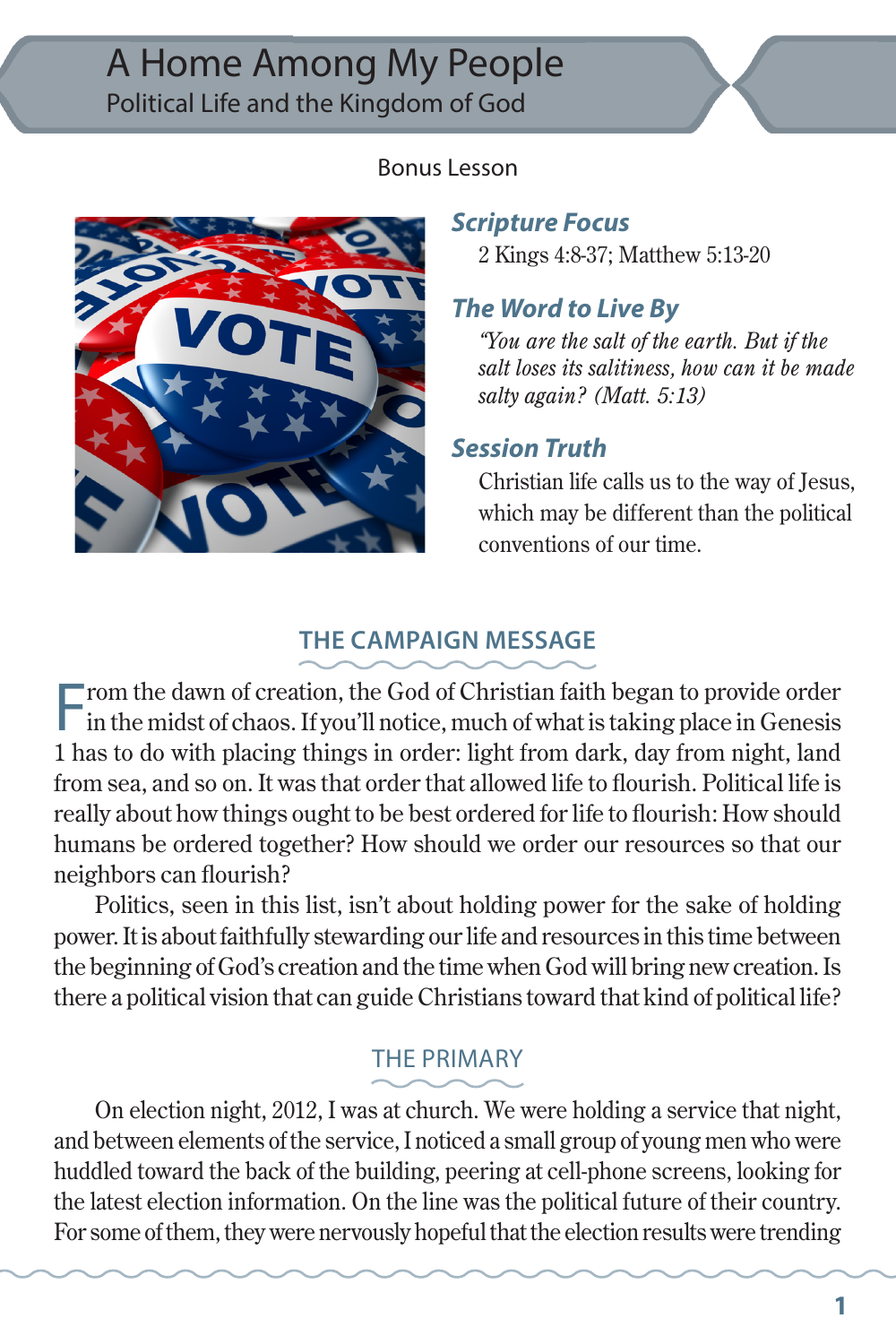in a way that was favorable to them. For others, they were nervously hopeful that the trend wouldn't hold. The significant point I saw in that group was that everyone was nervous.

Primarily, I think they were nervous because so much was on the line for them. The way the world would be governed was going to be decided that night. Some hoped it would be governed according to a particular political party's platform, and some hoped it would be governed according to an opposing party's vision. Each were dedicated to some version of political options that were given to them by the available selections.

The learning outcome of this lesson is not to argue for or against any of the political options given to us by the systems of governance, but to encounter a vision of political life in the way of Jesus Christ, who lived, preached, and taught a different vision of political life. Jesus' life and ministry opens our eyes to an approach to political life which takes seriously the strange ways that God is redeeming the world, even when those ways make little sense according to the political options given to us by the world around us.

2 Kings is a challenging, strange, and fascinating political book, which is why we will focus our attention there for this lesson. It continually presents differing approaches to political life and asks the reader, "Which of these political visions will capture your imagination?" On the one hand is what we will call the "world of kings." It's the political world as we often encounter it, a world that traffics in political agendas which favor the powerful and insist that history is written by kings in their might. On the other hand is what we will call "the world of the kingdom," a vision of political life which sees that God is writing history through God's own faithfulness to the weak, the poor, and those forgotten by human history.

The hope, then, is that a holiness engagement with political life will not primarily be about aligning ourselves with one of the political options given to us by the kingdoms which surround, but about offering to the world a completely different vision of political life – that of the way of Jesus, who opened new options for political engagement by his path-carving embodiment of a king who is lifted up not on a throne, but on a cross.

## STEPPING INTO THE STORY

#### *Background*

Many scholars believe that 2 Kings was composed during a time of Israel's exile from their homeland. In the midst of being taken into political captivity by a foreign king, the composition of 2 Kings serves to remind a holy people of their calling and challenge them to not lose their distinctiveness, and to encourage one another to not be subsumed into a foreign culture.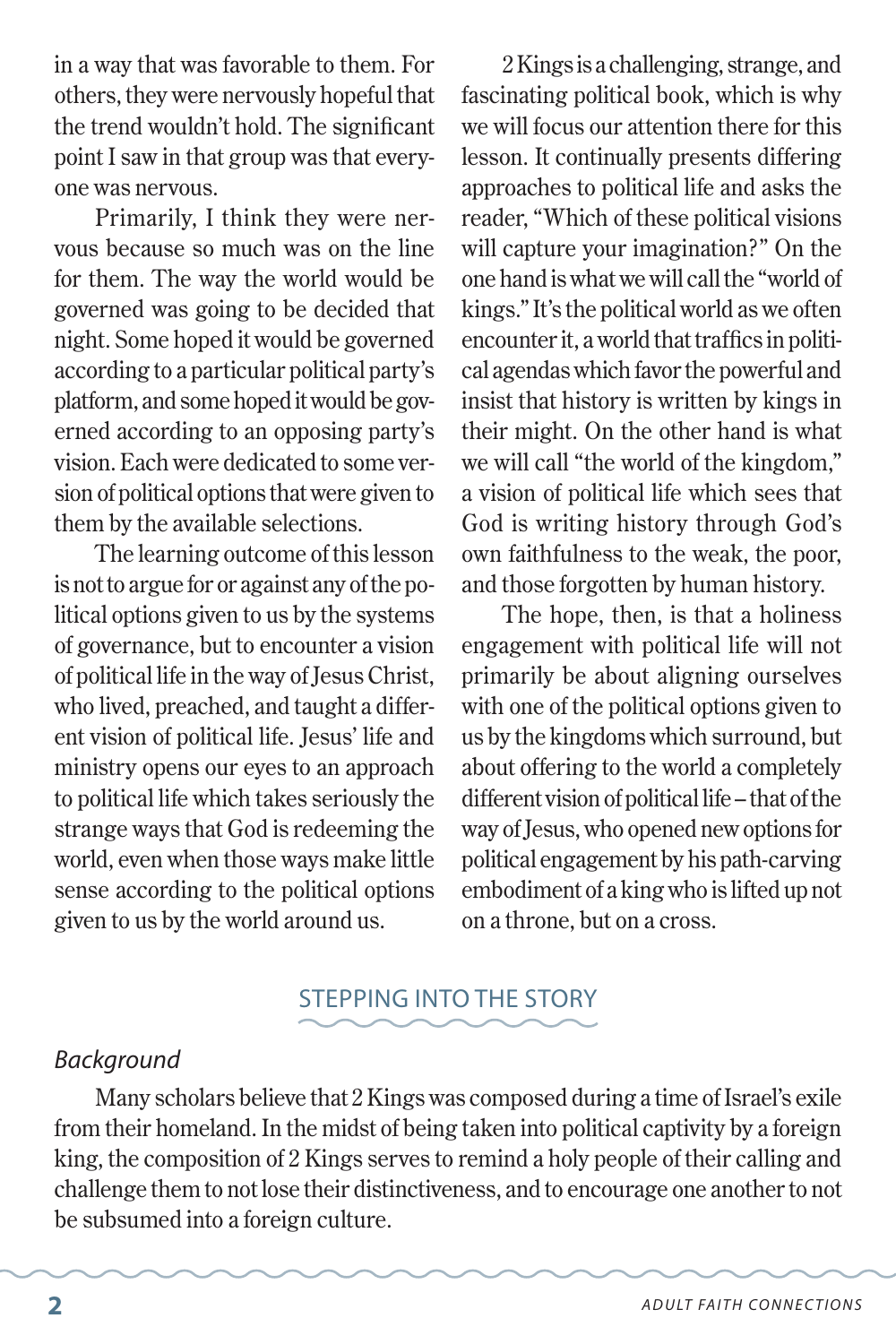#### *Political Vision in 2 Kings*

As a reminder to remain who they have been called to be, the author presents the people of Israel with a series of stories for the sake of contrasting them against one another. In one set of stories, the political vision of the kings are played out: the kings go to war, they flex their political power, they believe that they have what it takes to advance history in a way that will favor their kingdom. The contrasting stories are those of widows, mothers, lepers, slave girls – those who possess very little or no political power. These stories advance an alternative political vision because we see that God is actually writing a history of salvation, rather than a history of conquest, through remaining faithful to those who are in deep need.

#### *Kings*

The king in this story is Joram, a king who does not find favor in the eyes of the author of 2 Kings (3:2). When this story opens, we find Joram has just returned from a military campaign to capture the wealth of a neighboring kingdom. The campaign is a disaster, many in Joram's army are killed, and the king comes home with no profit to speak of.

#### *Economics*

2 Kings 4 is the story of a woman who is about to pass from being in a position of power to powerlessness. Unlike many of those who we encounter in the pages of 2 Kings, the Shunammite woman is economically well-off. She is married to a man who can afford to meet all of her needs. That provision, however, is about to run out. Her husband is very elderly, and when he dies, so does her economic security.

#### *Connections*

This woman has a previous connection to Elisha. She used her economic abilities to build him a guest house on her property. Elisha would use this as his quarters when he was in the area. Elisha is a prophet, but he has political connections. He has the ear of Joram, the king. Joram has listened to Elisha in the past, and we are led to assume that he would listen to Elisha again in the future.

#### *Plot*

Knowing that her economic security is going about to run out, Elisha makes an interesting offer to the Shunammite woman, who had been gracious enough to provide housing to Elisha. He offers to speak to the king or the commander of the army on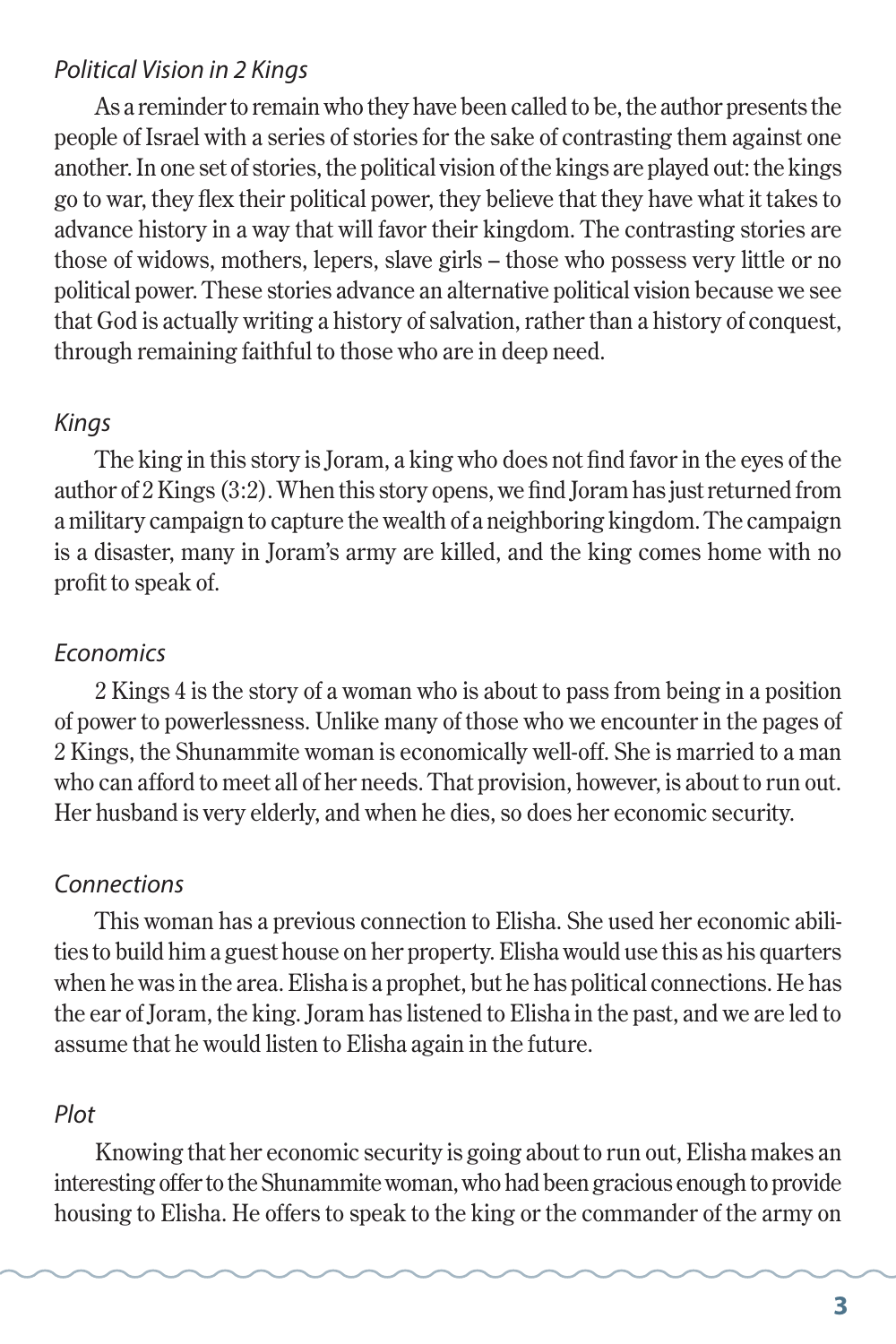the woman's behalf (4:13). We aren't told directly in the text, but there are probably marital undertones to this question; the king may be willing to take her as a wife, and provide significantly more of the kind of economic security that she is about to lose. Her response is fascinating: "I have a home among my own people," she says. Seeing that she has declined his offer, Elisha wonders what he can offer to her, and instead promises that she will bear a son within a year. The child is eventually born, but dies a short time later. The woman begs Elisha to do something for him, and after going to the boy and lying on the boy's body, the boy returns to life.

# STEPPING INTO THE KINGDOM

The woman's response signals that there is a difference between the king and her own people. There is difference between them, between the way they operate, and between the way they see the world. The king may have his way of seeing the world, but that way is different from the way of the woman's people, and she is choosing the way of her people.

The woman doesn't argue against the king, nor does she attempt to overturn him. She simply suggests that she wishes to go another direction. Her point is not political overturning, but faithfulness to the ways of God's people, even in the midst of a king's reign that is based on a fundamentally different political vision of the world.

Aligning herself with the king would have aligned the woman with the king's way of obtaining things, like economic security. The king, we have seen, obtains security by making war against neighboring kingdoms and taking that which will make him secure. The woman is opting to entrust herself to God's very different way of making provision for God's own people. That way is strange and different, but the woman opts for it because it is the way of her people.

The options given to the woman were clear, based on the political realities of her day: she could align herself with the powerful, or she could condemn herself to join the weak. She sees another option that wasn't given to her by the conventional political wisdom of the day. She is able to envision a political future according to God's humble faithfulness, and she chooses that path instead of any of the political paths offered to her by conventional political wisdom.

Her response is a subversion of the conventional political wisdom that would say that political life must be about aligning oneself with the powerful. She does not seek to tear down the world of kings, but humbly seeks to offer an alternative, that of the world of the kingdom of God, which does not depend upon war or the use of power to steal from neighboring kingdoms.

The 'given' political world begins with the quest to gain power and ends with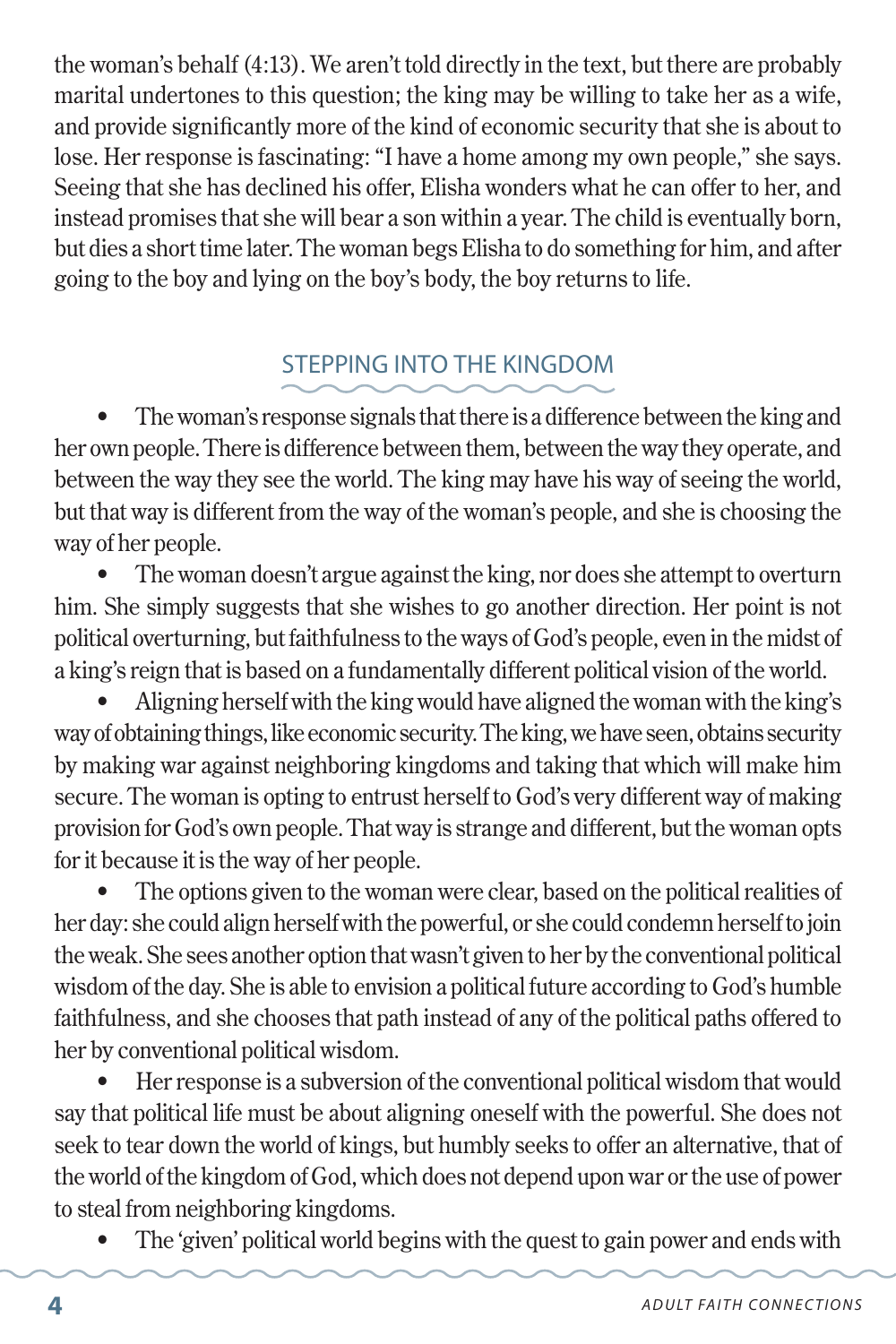the quest to gain power. While power can be used for good just as much as it can be used for evil, the logic of 'given' political wisdom is that you must gain power by opposition, or you will lose power in defeat. If those are the only options we see to choose from, we will likely cease to offer the world a holy and refreshing difference. We will, to use Jesus' language, lose our salty distinctiveness. Engaging the political world in the strange way of God offers a salty alternative to a world which is offered only a bland vision of political life.

## A STORY

J acob and Dorothee Morris had been happily living in and around Nashville, TN since they were married in 2009. After completing seminary studies, Jacob entered pastoral ministry while Dorothee

accepted a position working in the School of Theology and Christian Ministry at Trevecca Nazarene University. It was there, in Dorothee's office, that they found themselves discussing a pressing

# New from Shawna Songer Gaines and Tim Gaines

# Kings and Presidents



What if a faithful approach to politics wasn't simply about who was going to win the next election? How might our political hope change when we encounter a God who offers us a different kind of kingdom?

God isn't asking the church to be politically uninformed, apathetic, or even bi-partisan. On the contrary. God is asking us to be faithful citizens of the kingdom—a kingdom of surprising hope where the majority of God's work to save the world will be done.

#### www.NPH.com 1-800-877-0700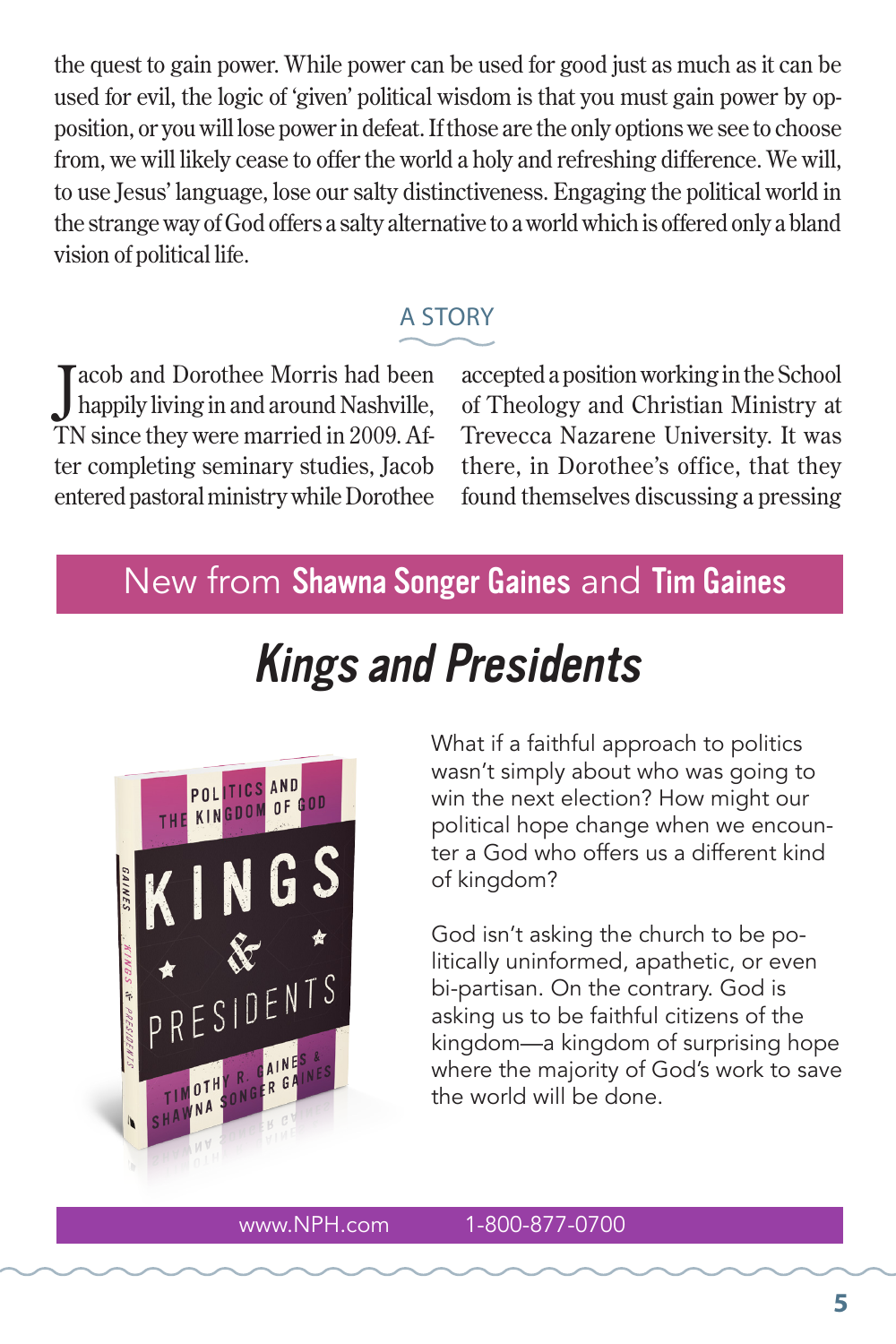political issue which was deeply rooted in a political vision of the world. While Dorothee had been at home in her native Germany, she noticed an influx of displaced refugees who were fleeing their homes in Syria because the political instability and violence had become too dangerous to endure. Germany was a much safer and more stable place to live, and so many Syrians, at great risk to themselves and their families, left everything they knew for fear of what was taking place in their home cities.

When the images of a young Syrian boy's lifeless body, washed up on the beach near where his family had been attempting to flee the violence in their towns, began being shown in news media, Jacob and Dorothee were moved with compassion. After all, their own 3-year-old son wore the same kind of Velcro laced shoes and the same rocketship t-shirt as the boy who had lost his life as his family fled for their lives.

It was around the same time that the Syrian refugee crisis also began to be debated in political centers around the United States. State capitol buildings, senate chambers, and public hearings became venues of airing out the given political options. One option was to welcome those refugees. The other option was to turn them away. The debate spilled into the news media, classrooms, workplaces, and churches. Each side argued their points: safety vs. hospitality, security vs. welcome. These were the given political options.

Jacob and Dorothee saw another option. It wasn't an option offered to them by the political conventions of the day. They contacted the Church of the Nazarene's Global Mission Department, resigned their jobs, sold their possessions, and made preparations to step into the flow of those who are fleeing for their lives. As Nazarene missionaries, Jacob and Dorothee will work among those who have been forced from their homes into refugee camps, working there for the sake of a God who heals by stepping into dark situations. This is the way of Jacob and Dorothee's people, called Nazarenes. That way opened a different kind of political vision. That kind of political vision allowed them to see other kinds of political options than the ones being given to them by the political debates of the world.

## by TIMOTHY GAINES

*Timothy Gaines used his time as pastor of Bakersfield First Church of the Nazarene to seek distinctly Christian approaches to pressing contemporary issues and to apply those resposes in faithful and creative ways in the local church setting. Tim now serves as assistant professor of religion at Trevecca Nazarene University.*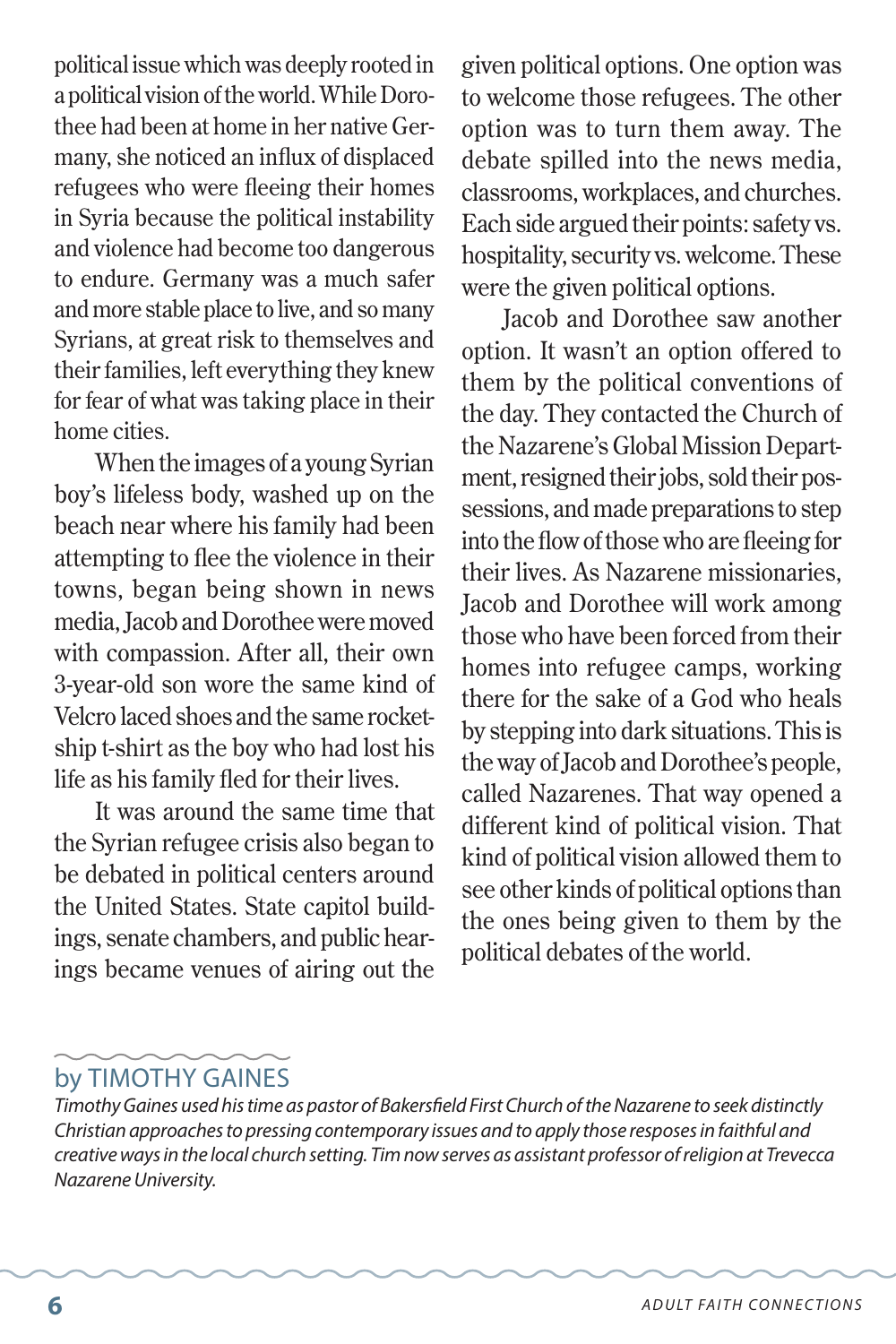## SESSION PRESENTATION

- A. Stepping into the Story
	- a. Break into discussion groups and read 2 Kings 4:8-37.
	- b. Ask each group to identify:
	- i. The political vision of the king.
	- ii. The political vision of the Shunammite woman.
	- iii. How those might differ from one another.
- B. The Strangeness of God's Story
	- a. As a group, discuss the ways that:
		- i. You see the way God is working in this passage.
		- ii. Is the way God works something you think the people in the story would have expected?
	- C. Ask the group to compile a list of political options that are given to us by the world, perhaps around a particular current issue. Look for common themes or ideas among those options. What kind of political vision is being given to us by these options?
	- D. Read Matthew 5:13-20 (You may wish to read through verse 48.)
		- a. When Jesus talks the Law, what kind of options did that Law provide to the people of his day? (The rest of the chapter may help.)
		- b. Does Jesus teach his disciples to live according to those options?
		- c. Does Jesus teach his disciples to destroy the Law?
		- d. What kind of political options does Jesus open up for his disciples?
		- e. What do you think it means to be "the salt of the earth" in this political context?